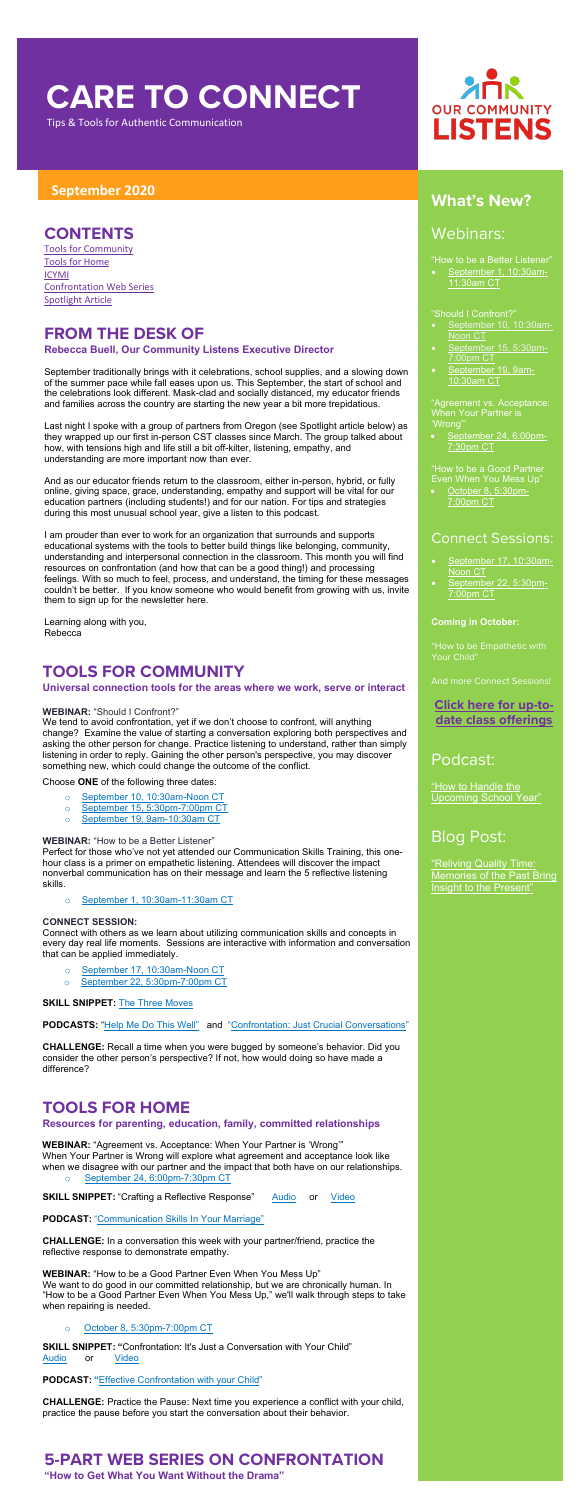Effective Confrontation is a top skill Our Community Listens' class attendees and alumni want to improve. To help, OCL is offering a 5-part web series starting this October to equip you to effectively manage conflict. Each month, participants focus on different aspects of confrontation, intentionally developing crucial aspects to improve overall effectiveness.

#### [Learn more](https://www.ourcommunitylistens.org/events/web-series)

### <span id="page-1-0"></span>**ICYMI ON SOCIAL MEDIA**

Do you have a Social Media post you'd like to share with us? Just tag @OurCommunityListens and include #CareToConnect and we'll find it!

### <span id="page-1-1"></span>**SPOTLIGHT ON: In-Person Classes During COVID**

Last week kicked off the first in-person Communication Skills Training class held since classes were halted due to COVID in March. With Oregon's state mandate allowing for small group training to resume and a multitude of health and safety protocols put in place, facilitators offered our core class in McMinnville, OR.

We caught up with a couple of the class participants as well as the facilitators who taught the class to hear how it went.

Both Julie O'Hara and Ryan Green, first-time participants, found the three-day OCL experience to be immediately applicable in their lives.

"Less than 48 hours after class I was sitting in a room with highly anxious, frustrated [people] and I was able to take the very practical tools and implement them in that situation," explained Ryan. "And I'm telling you…when I gave them the gift of being listened to, it literally changed the atmosphere, and the conclusion of that meeting was drastically different from what it could have been."

Julie appreciated the ability to customize the skills she learned to apply to every aspect of her life: "There were times when the content was geared to leadership, but other examples came from regular life – parenting and spousal relationships. I feel an added confidence in myself and in my ability to meet situations with potential conflict."

When asked about the class experience in terms of a COVID-safe environment, the feedback was positive. "My sense was 'they've thought of all the details – I can relax here,'" said Julie.

From the facilitator's viewpoint, they were pleased to find that the extra precautions

taken didn't interfere with the experience the participants had. "There was great dialogue. And even at just 10 participants [as opposed to larger classes in the past], we weren't short of discussion," said facilitator David Anderson. "I didn't notice any awkwardness. Although I'd prefer more people in class, we are in a new world now."

"The time and energy we spent with OCL leadership and making sure their requirements matched the protocols for the venue…it was in perfect alignment," offered Kristin Anderson, co-facilitator.

Nationwide, in-person class scheduling is dependent on state and local protocols. OCL closely monitors and attends to ordinances, health data, and venue-specific safety measures. While we do not anticipate a full schedule of in-person offerings until next year, we are operating within our partnerships and programs with safety as a foremost precaution.

Stay up-to-date on resumption of in-person classes on our [website.](http://www.ourcommunitylistens.org/) In the interim, we encourage you to participate in any of our [virtual classes](https://www.ourcommunitylistens.org/events) to help you listen with empathy and create authentic connections with others.

### **Team Member Shout Out**

Pam King, our Greater St Louis Chapter Leader, was recognized by St. Louis Magazine as one of 35 St. Louisans working to build equity across the region through her work with OCL. To read about Pam and celebrate her work alongside us, check out th[e article here.](https://www.stlmag.com/longform/35-st-louisans-working-to-build-equity-change-across-the-region/?)









Originally published b[y Warrior Goddess Training](https://www.facebook.com/warriorgoddesstraining/?__xts__%5b0%5d=68.ARBa4V9Wvlr8NCx0M66gytaYCxMk7FZ3dC0e0mThQVkwEetJ1M4b4SHPSAuXT8e3t5xPnDjhYXXsZ3oV-NCFi1ZDgmylyNFpx4rxkDf2xJkKiEf_ybYRM9PQkk5nXPLkepqMq50OIo7Z4TlqdAKBLgtuOPo6b_Mb81cyvz7TXR-Acrx088BSxbWcHog3VsQEaQ4VmZxR-OsGRV3Ib0UiRZItOs-Q_jenTcODcNRZrimv7FrAFFjv3zDkt1Z0d1mvyIyCkXKappo9gBFGIyvVCaF1OD_D8i_KtgvMcCbzRcOuXRu692fXAHv2dTUUw326I5UcDjOQltbgZ3s_M2Vc0XO1vPVMG9ZxpBvv0JYuqp3g0KlwocH8i6gV1hniY8XorcY3eUbUCKg2OUMPEnYe8ml87XQ0QqMJ2ioimX0z124PB6yeHRvaW0AQfGMqH7iAIpyX79i5dFvRtpBsERafUl_tkS0qtHCYHnGd9EYx0-ueNgNd2oYx7jxb&__tn__=k*F&tn-str=k*F)